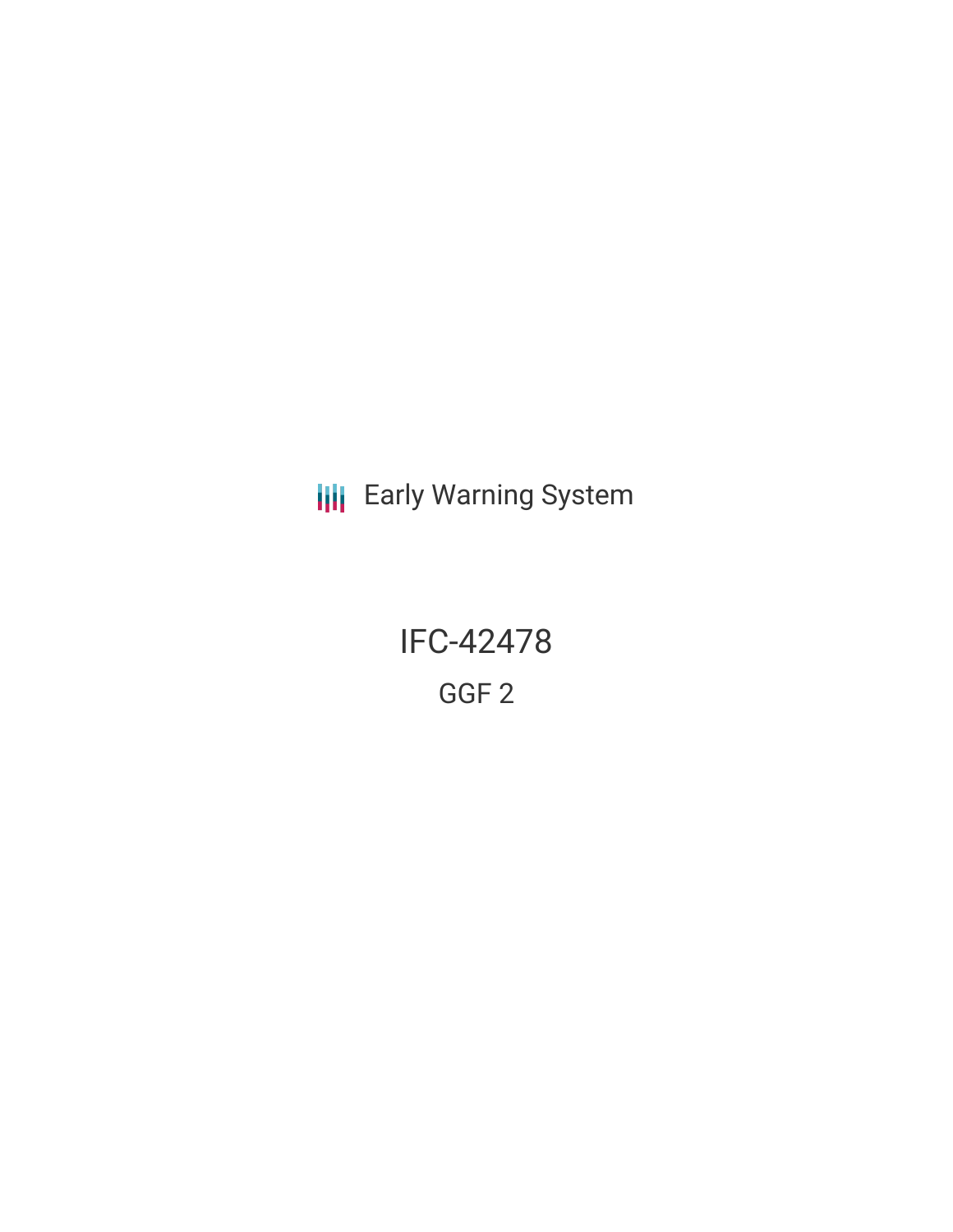# **Quick Facts**

| <b>Financial Institutions</b>  | International Finance Corporation (IFC)                 |
|--------------------------------|---------------------------------------------------------|
| <b>Status</b>                  | Approved                                                |
| <b>Bank Risk Rating</b>        | FI                                                      |
| <b>Voting Date</b>             | 2019-12-18                                              |
| <b>Borrower</b>                | Green for Growth Fund, Southeast Europe S.A., SICAV-SIF |
| <b>Sectors</b>                 | Finance                                                 |
| <b>Investment Type(s)</b>      | Loan                                                    |
| <b>Investment Amount (USD)</b> | $$66.00$ million                                        |
| <b>Loan Amount (USD)</b>       | \$66.00 million                                         |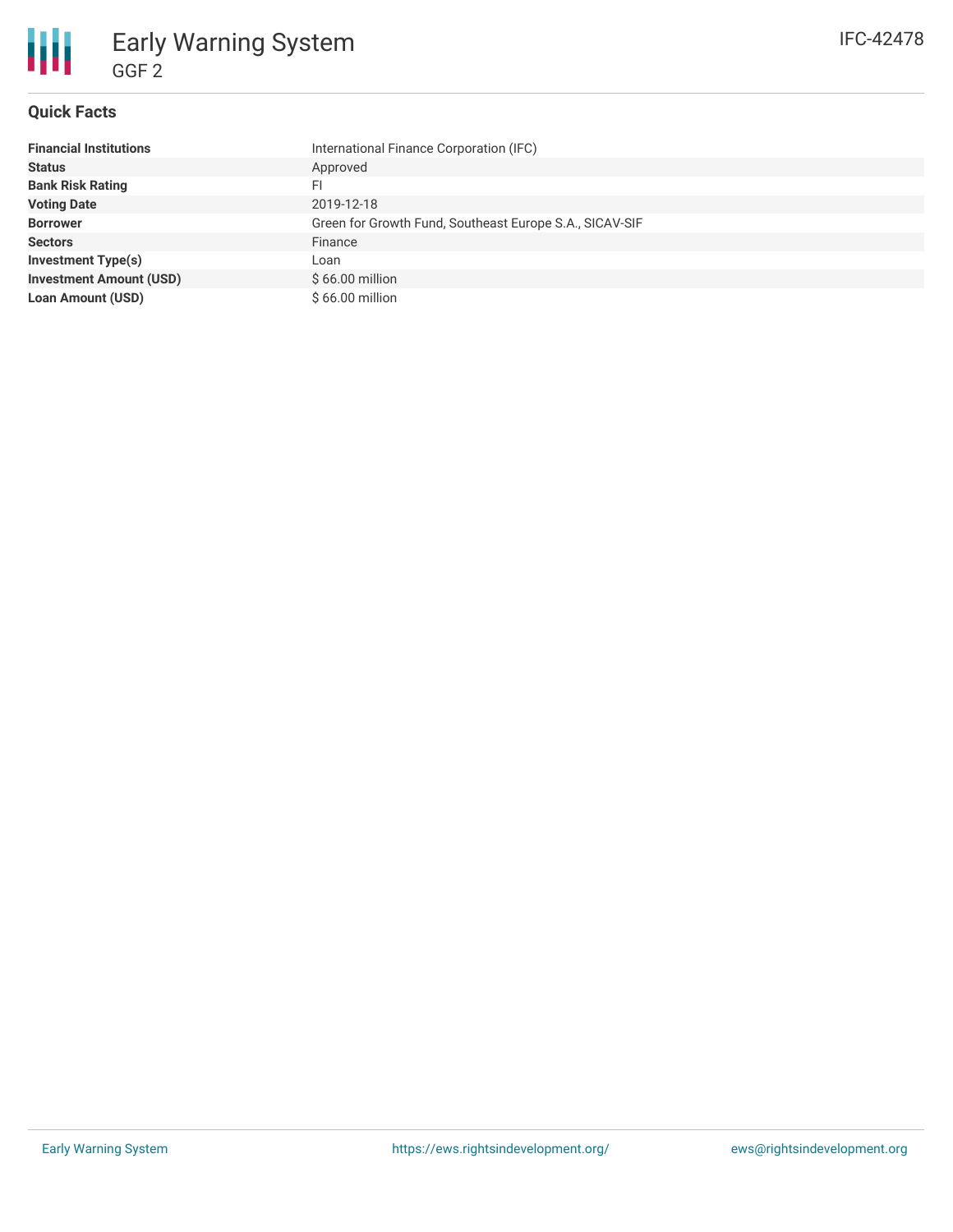

# **Project Description**

According to IFC website, the project is an IFC investment of up to USD 66 million in A shares in the Green for Growth Fund (GGF) which was launched in December 2009 and by year-end 2018 has reached total investment portfolio of EUR 463 million. It aims to provide financing for the Fund to continue its increasing reach in catalyzing the development and capacity building in sustainable commercial lending market for energy efficiency and renewable energy investments in the target regions.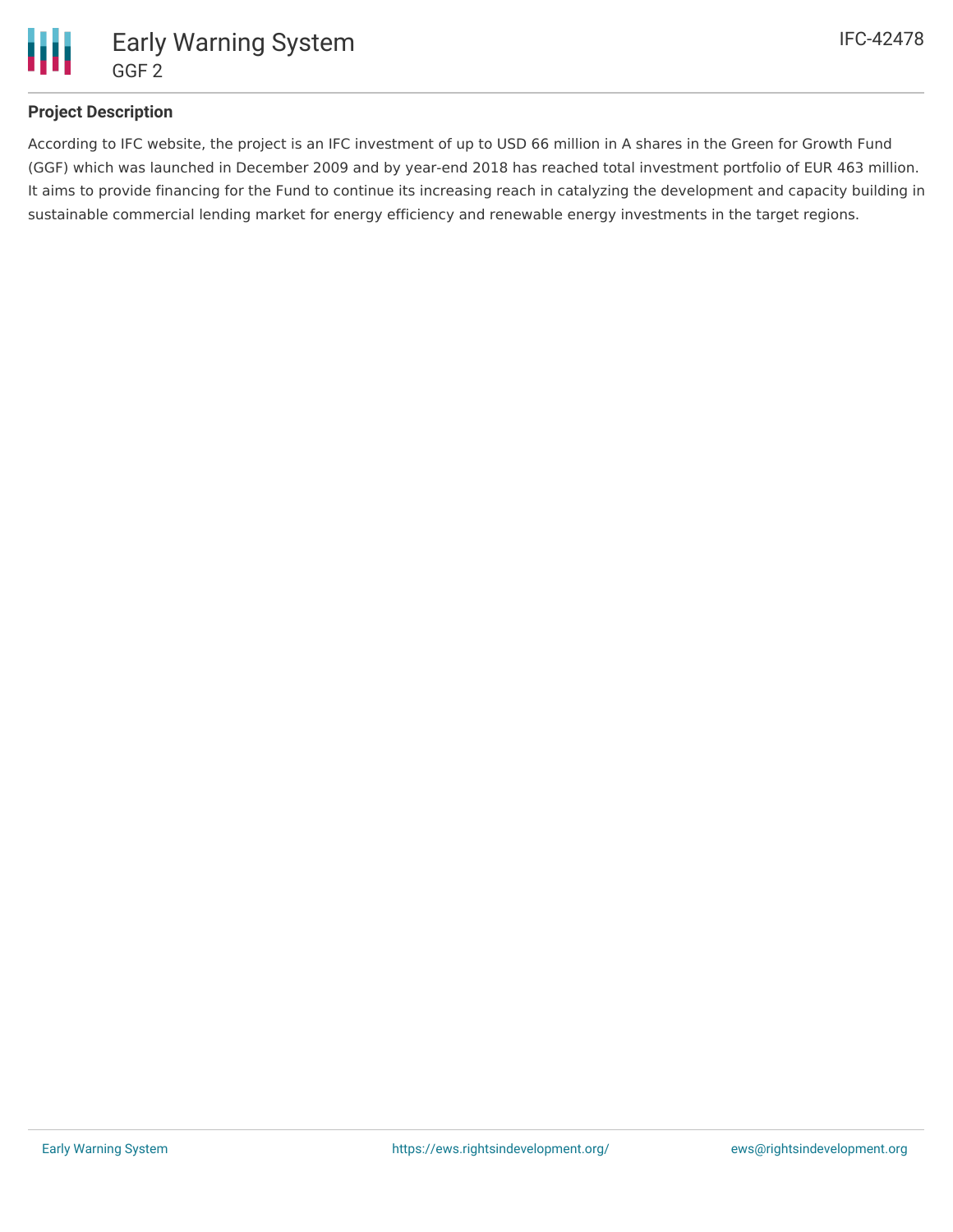

# **People Affected By This Project**

i) Project outcome: The most significant, expected Project-level outcome is increased access to climate mitigation finance, such as renewable energy, energy efficiency, and other green financing in the Fund's operational regions of ECA and MENA. The Project will also result in reducing carbon emissions and energy savings in energy intensive and highly polluted regions.

ii) Market creation: IFC anticipates that the Project will enhance integration among public and private investors in the green financing segment by demonstrating to the wider investor community that climate mitigation investments represent an attractive risk-reward profile for all parties. IFC also anticipates that the investment will promote greater market sustainability through climate finance capacity building in ECA and MENA.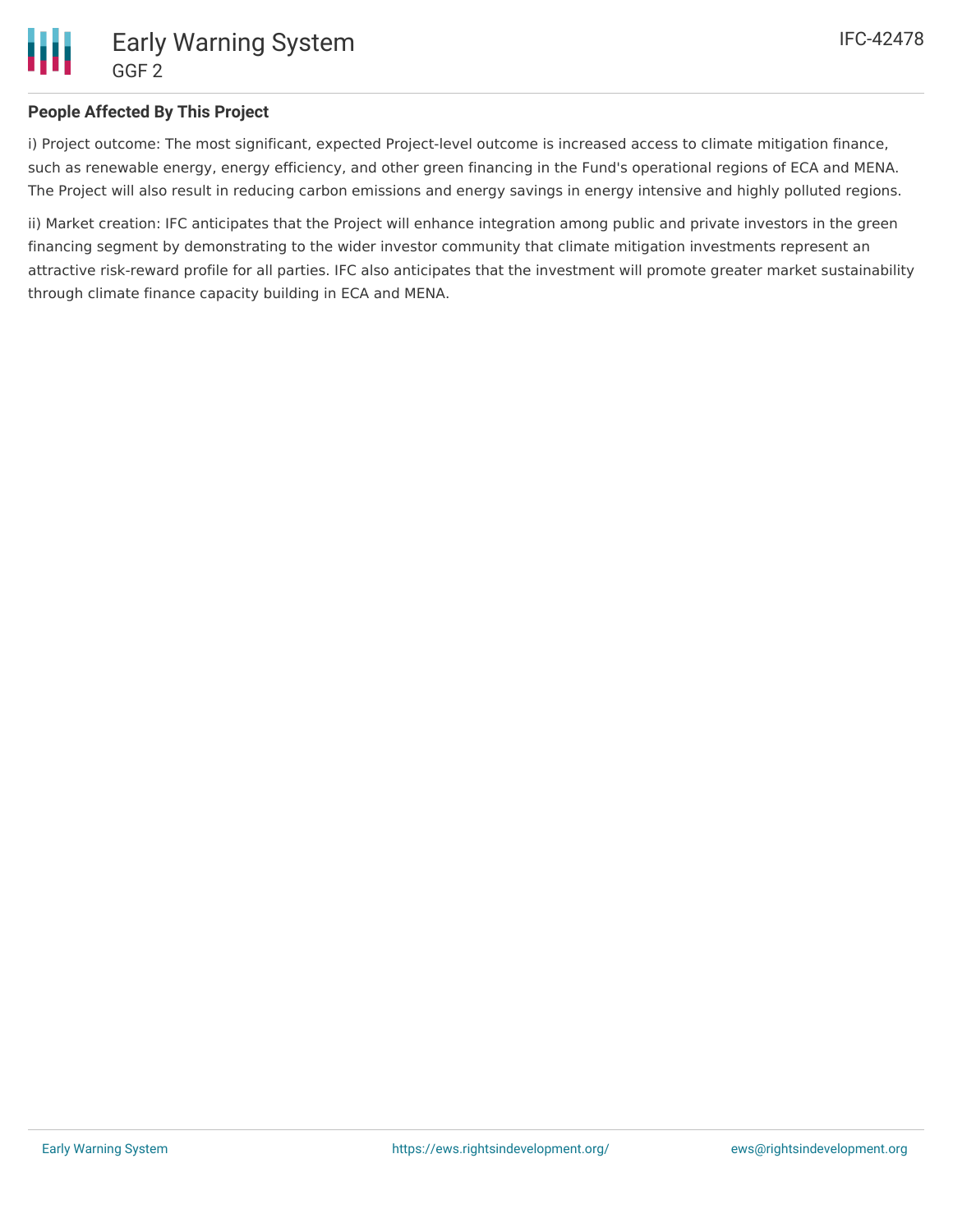

#### **Investment Description**

• International Finance Corporation (IFC)

## **Financial Intermediary**

Financial Intermediary: A commercial bank or financial institution that receives funds from a development bank. A financial intermediary then lends these funds to their clients (private actors) in the form of loans, bonds, guarantees and equity shares. Financial intermediaries include insurance, pension and equity funds. The direct financial relationship is between the development bank and the financial intermediary.

• [KfW](file:///actor/129/) (Financial Intermediary)